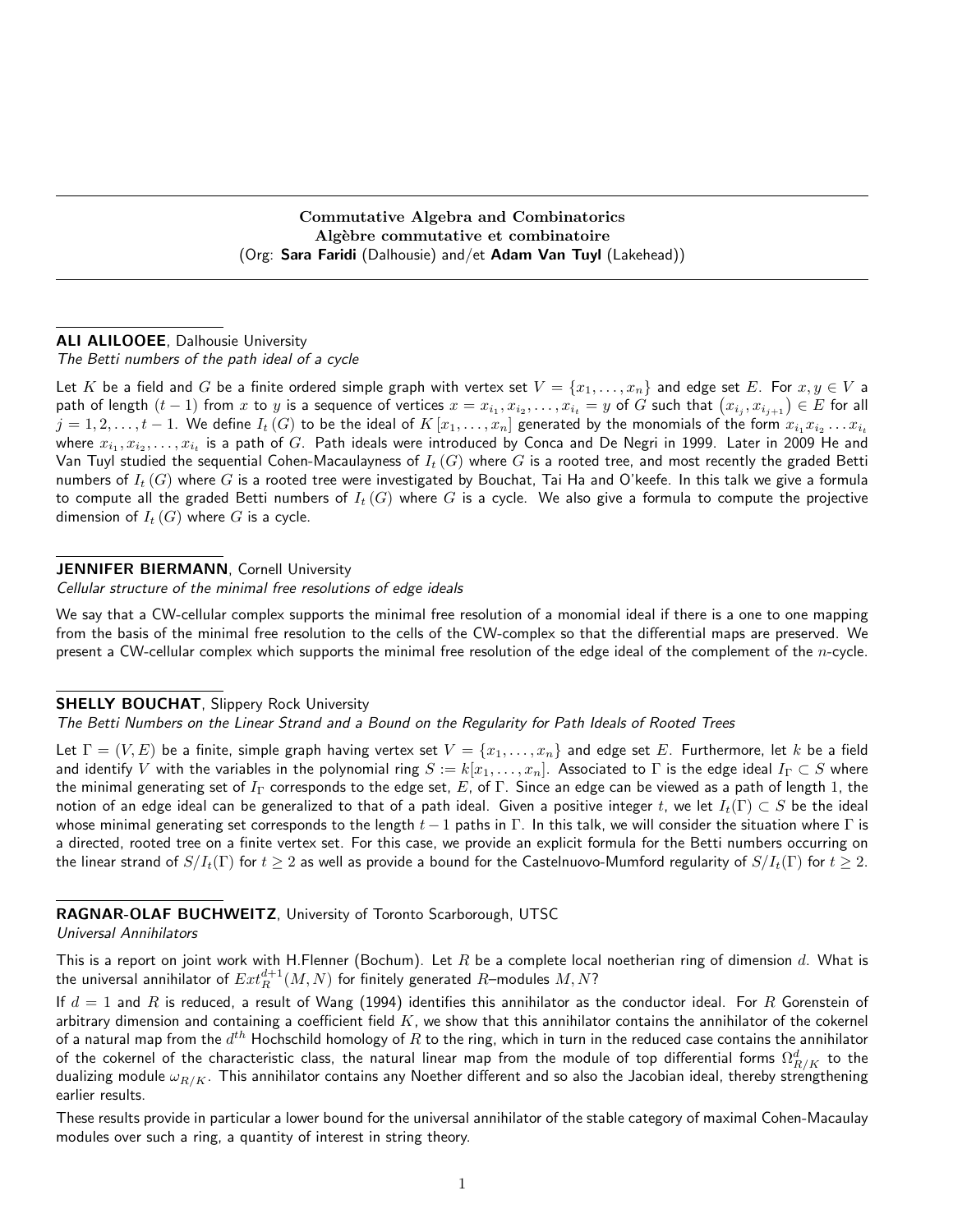# JAYDEEP CHIPALKATTI, University of Manitoba

Kronecker projections of Specht modules

The irreducible representations of the symmetric group  $\mathfrak{S}_d$  (in characteristic zero) are classified by the Specht modules  $V_\lambda$ , where  $\lambda$  denotes a partition of d. The standard tableaux on shape  $\lambda$  (with entries  $1, 2, \ldots, d$ ) form a basis for the space  $V_\lambda$ . Given two partitions  $\lambda$  and  $\mu$ , the tensor product  $V_\lambda \otimes V_\mu$  decomposes into a sum of irreducibles  $V_\nu$  (usually called the Kronecker decomposition). This raises the question of describing the projection morphisms  $V_\lambda \otimes V_\mu \longrightarrow V_\nu$  in terms of the standard tableaux bases. We give such explicit formulae in certain special cases. This is joint work with Tagreed Mohammed from the University of Manitoba.

### DAVID COOK II, University of Kentucky

Punctured hexagons and almost complete intersections

We establish a connection between Artinian monomial almost complete intersections in three variables and hexagons with triangular punctures. It turns out that the prime factors of the number of certain tilings of the punctured hexagon are exactly the field characteristics in which the algebra fails to have the weak Lefschetz property. We use this to prove several new cases, with combinatorial explanations, of a conjecture by Migliore, Miró-Roig, and Nagel pertaining to characteristic zero.

### **ANTON DOCHTERMANN, Stanford University**

Mixed subdivisions and cellular resolutions of monomial ideals

Let  $\Delta_d$  denote the d-dimensional simplex, and let  $n\Delta_d$  denote its nth dilation. A 'mixed subdivision' of  $n\Delta_d$  is a polyhedral complex M with  $|M| = n\Delta_d$ , and where each face of M is given by the Minkowski sum of subsets of the faces of  $\Delta_d$ . The faces of M are naturally labeled by monomials in  $k[x_1,...,x_{d+1}]$ . We show that certain subcomplexes and coarsenings of (certain) mixed subdivisions of  $n\Delta_d$  support minimal cellular resolutions of a large collection of ideals, including 'cointerval' hypergraph edge ideals and a class of Artinian monomial ideals. We use techniques from tropical convexity and the topological study of graph homomorphisms. Parts of this are joint work with Alex Engstrom, Michael Joswig, and Raman Sanyal.

# TONY GERAMITA, Queen's University and the University of Genoa

The Hilbert Function of Linear Arrangements in  $\mathbb{P}^n$ : thin and fat

In this talk, which is about joint work with E. Carlini and M.V. Catalisano, I will discuss some recent progress and some open problems concerning the Hilbert function of generic unions of linear subspaces of projective n-space.

# ANDREW HOEFEL, Dalhousie University

Gotzmann squarefree monomial ideals

Let  $S=\Bbbk[x_1,\ldots,x_n]$  be the polynomial ring and  $R=S/(x_1^2,\ldots,x_n^2)$  be the Kruskal-Katona ring. A homogeneous ideal  $I \subset S$  (or R) is called Gotzmann if each graded component has the smallest possible Hilbert function given its number of generators. Gotzmann squarefree monomial ideals I of S can be classified using properties of IR. Though the problem of classifying Gotzmann monomial ideals of  $R$  seems more difficult, certain decomposition and reconstruction results can be given. Gotzmann ideals have a number of nice algebraic properties and Gotzmann monomial ideals of  $R$  arise in interesting combinatorial problems. This is joint work with Jeff Mermin.

#### CLAUDIA MILLER, Syracuse University

A direct limit for limit Hilbert-Kunz for smooth projective curves

We investigate a case when a more naive limit turns out to give the limit Hilbert Kunz multiplicity, namely that of ideals in the affine cone of smooth nonsingular curves. The proof involves more careful estimates of bounds found independently by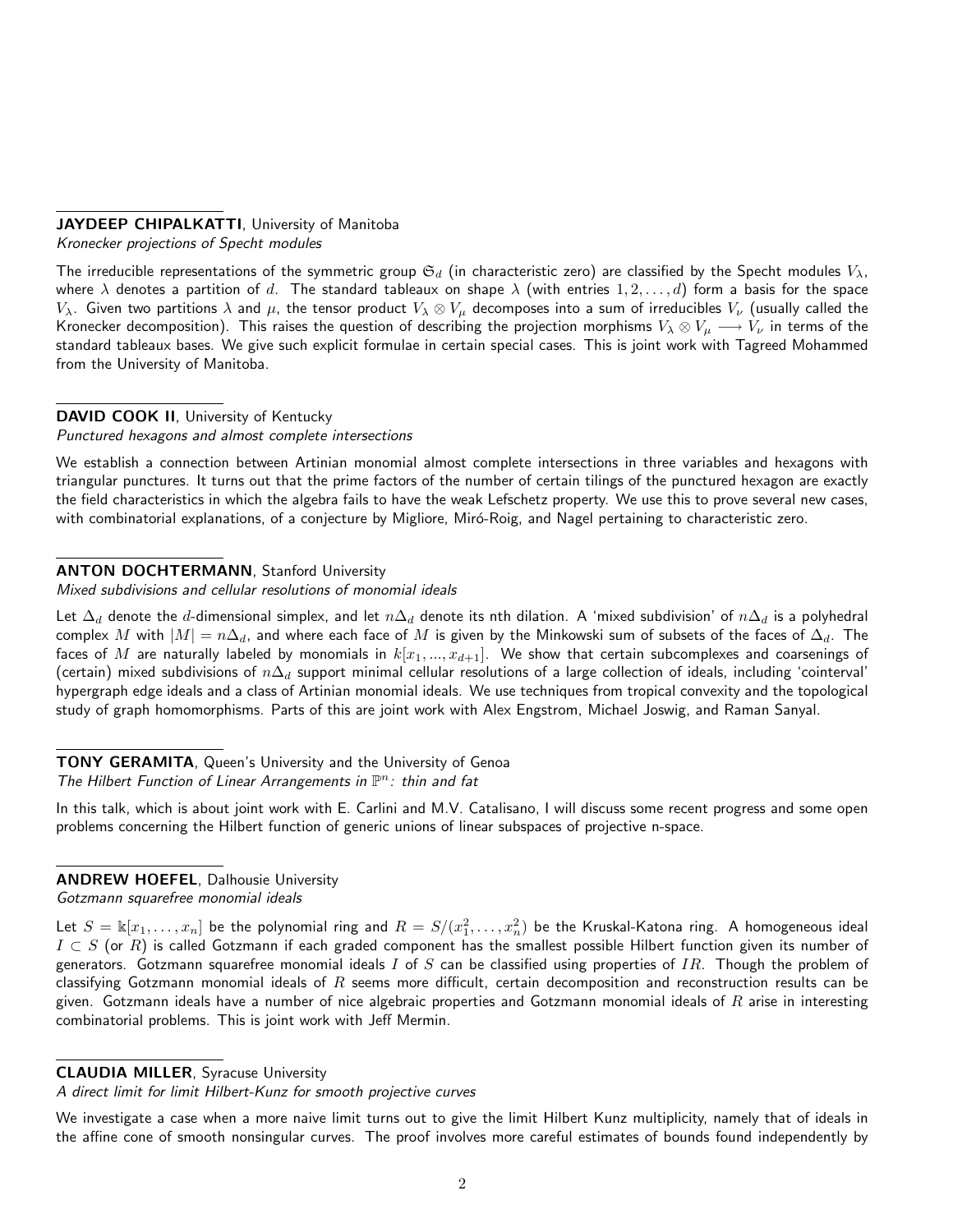Brenner and Trivedi on the ranks of the cohomologies of twists of the syzygy bundle as the characteristic p goes to infinity. This is joint work with Holger Brenner and Jinjia Li.

# **SUSAN MOREY, Texas State University**

Cores and Reductions of Edge Ideals of Graphs

There is a natural one-to-one correspondence between square-free monomial ideals generated in degree two and graphs. Using this correspondence, properties of a graph can be used to give algebraic information about the corresponding edge ideal. This talk will describe how, in recent joint work with Louiza Fouli, we have used combinatorial information from the graph to limit the possible formats that minimal reductions of the edge ideals can have. For special classes of graphs, the combinatorial information about reductions, together with the equations of the fiber cone, will be used to give a formula for the core of the edge ideal.

## UWE NAGEL, University of Kentucky Properties of Ferrers and threshold graphs

Motivated by the classical Dedekind-Mertens lemma about the content of polynomials we consider various rings and ideals associated to Ferrers and threshold graphs. This includes minimal reductions, special fiber, and Rees rings. In particular, a generalization of ladder determinantal ideals of a symmetric matrix is studied.

This is joint work with Alberto Corso, Sonja Petrović, and Cornelia Yuen.

# SONJA PETROVIC, University of Illinois at Chicago

Edge subrings of hypergraphs

The ideal theory of graphs by now has a rich history. One of the classical problems of interest is to determine the defining ideal of the edge subring of a graph. The edge subring of a graph is the monomial subring parametrized by monomials corresponding to the edges of the graph. Their defining ideals have recently been shown to generate important information about a random graph model in algebraic statistics. A more complicated family of algebraic models motivates the generalization of this construction to hypergraphs.

This talk will summarize some of the recent and ongoing work on the defining ideals of the edge subrings of hypergraphs.

#### **THUY PHAM**, University of Toronto Scarborough The Koszul Complex Blows Up a Point

This is a joint work with Ragnar-Olaf Buchweitz. In this report, we show that the endomorphism algebra of the syzygy modules in the tautological Koszul complex is of finite global dimension and its derived category is equivalent to that of quasi-coherent sheaves on affine space blown up in a point. We also give a succinct description of the resulting quiver.

# GREG SMITH, Queen's University

Cones of Hilbert functions

A well-known theorem of F.S. Macaulay characterizes the numerical functions that occur as the Hilbert function of a homogeneous k-algebra. In this talk, we'll examine an alternative description for the collection of Hilbert functions. More precisely, we will describe the facets and extremal rays for the rational polyhedral cone generated by appropriate collections of Hilbert functions of modules over a graded polynomial ring.

RAFAEL VILLARREAL, Instituto Politecnico Nacional (CINVESTAV) Algebraic methods for parameterized linear codes arising from graphs